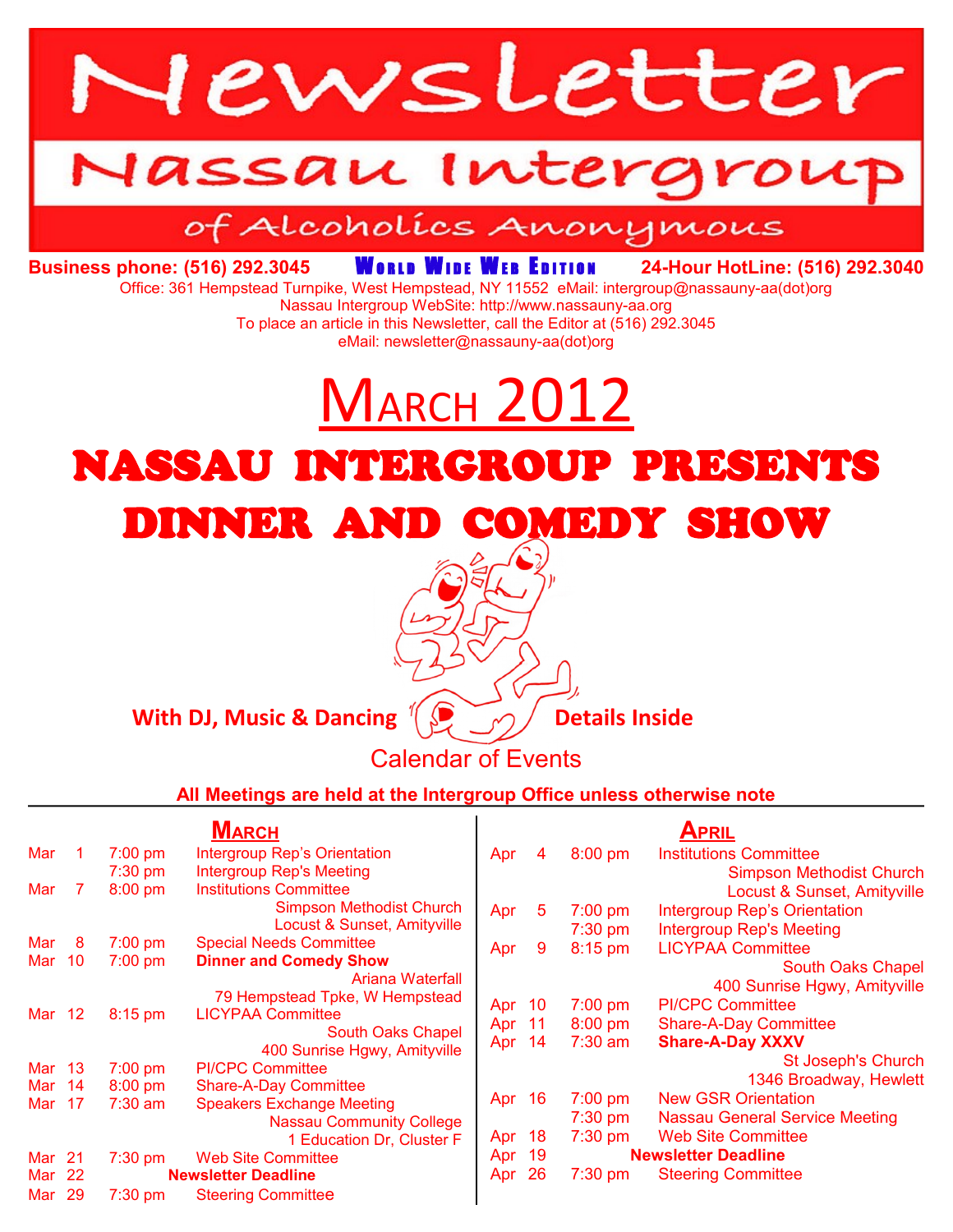# WE ONLY LIST

### **AA MEETINGS**

#### **MEETING CHANGES**

**Baldwin: Over 40 Discussion Grou**p has changed their name to **Over the Hill Group**

**Bellmore: There Is A Light** has changed the Sun 7:00 S to 6:30

**East Meadow: Clean and Sober** has changed their name to **Clean and Sober Men's Meeting**

**Malverne: Gratitude Group** has changed the Tue 7:00 S to 7:30 with last Tue a Trad

**Manhasset: Good Morning God Group** has changed the Thu 10:00am C to 10:30am

**Sea Cliff: Sleepless in Sea Cliff** had changed the Sat 6:30 am *Daily Reflections* to a CD

**Seaford: Time Grou**p has changed their Sun 7:00 S to 4:00 with the last Sun a Trad

**West Hempstead: Decision Group** has changed their Tue 7:00 S to a BB with the 1<sup>st</sup> Tue a Trad,  $\&$  2<sup>nd</sup> a Step

#### **NEW MEETINGS**

**East Meadow: The East Meadow Group** has added a Sun CD at 7:00 am through Apr  $1<sup>st</sup>$ 

**Glen Cove: Into Action Group** meets at St Paul's Epis Ch, 28 Highland Rd on Sat for a 7:30 O

**Glen Cove: No Excuses Group** meets at Trinity Luth Ch, 74 Forest Ave on Mon for a 7:30 CD with the last Mon an **Open** 

**Long Beach: Young By The Beach** meets at St Ignatius Martyr, 721 W Broadway on Sat 6:15 YPBC, 7:30 O

**Malverne: Gratitude Group** has added a Tue 7:30 S Last Tue Tradition and designated the last Thu 7:30 CD for **Anniversaries** 

**Manhasset: Good Morning God** meets at St Ignatius Retreat House (rear), 251 Searingtown Rd on Thu 10:30am C

**Melville: Sweet Air Group** has added a Mon 8:00 YP, Thu 6:30 BB and 6:30 CD

**New Hyde Park: Conscious Contact** meets at Christ Luth Ch, 300 Hillside Ave S on Wed 8:00 for a CD  $11<sup>th</sup>$  Step **Meditation** 

**North Bellmore: Miracles** starting Nov 4<sup>th</sup> has an 8:30 am BB CD

**West Hempstead: Here & Now Group** now meets at Project Outreach, 600 Hempstead Tpke. on Thurs 12 Noon B

#### **DELETIONS**

**Garden City: Garden City Group** has dropped their Tue 7:30 Women's Step meeting

## **From The Chair -**

## **The Group Conscience**

*The AA Group* pamphlet suggests, "The group conscience is the collective conscience of the group membership and thus represents substantial unanimity on an issue before definitive actions is taken." (p. 26).

Just how might this play out in practice? Well, it begins when a question comes before the group, usually in a business meeting. Simple questions such as Folgers versus Maxwell House may be disposed of relatively easily and quickly, but on more sensitive and substantive matters it becomes important to the effective resolution of any question that we allow adequate time for discussion, reflection and perhaps prayer.

Do we need to settle this today? If we can afford the time to allow our process of consideration to come full round, we are more likely to be happy with the outcome. The group conscience then ideally should not be rushed. Although there may from time to time be some urgency to the prompt resolution of an important question, this is usually not the case. We can and should take the time to gather and share information, to consider what we have heard, and then to move to a vote. We avoid the interplay of personalities or accepting the dominant voice until we are satisfied our process has adequately run its course. In time, the collective view will emerge, that view well informed by objective information.

What about that "minority voice"? A well informed group conscience has taken the time to listen to all points of view, including those which might not in the moment enjoy much support. It is part of the assertion of a well informed group conscience that we consider all points of view before we decide.

Why do we seek "substantial unanimity" on important questions? Why not a simple majority? If our process has played out well, we should find a substantial majority (usually ⅔ of the members voting "yes" or "no" on the question) have come to share the same point of view. A simple majority could easily have tipped the other way with only one or two different members having been present that day. Such a decision might readily be overturned at the next business meeting. If a substantial number of the members support an outcome, we probably have an enduring resolve on the question at hand.

When an adequate process is allowed to play out on a question, most members are likely to be satisfied with the outcome, even when their personal point of view does not prevail. We feel we have been heard and have been allowed to participate fully. Questions can also be later reconsidered, but when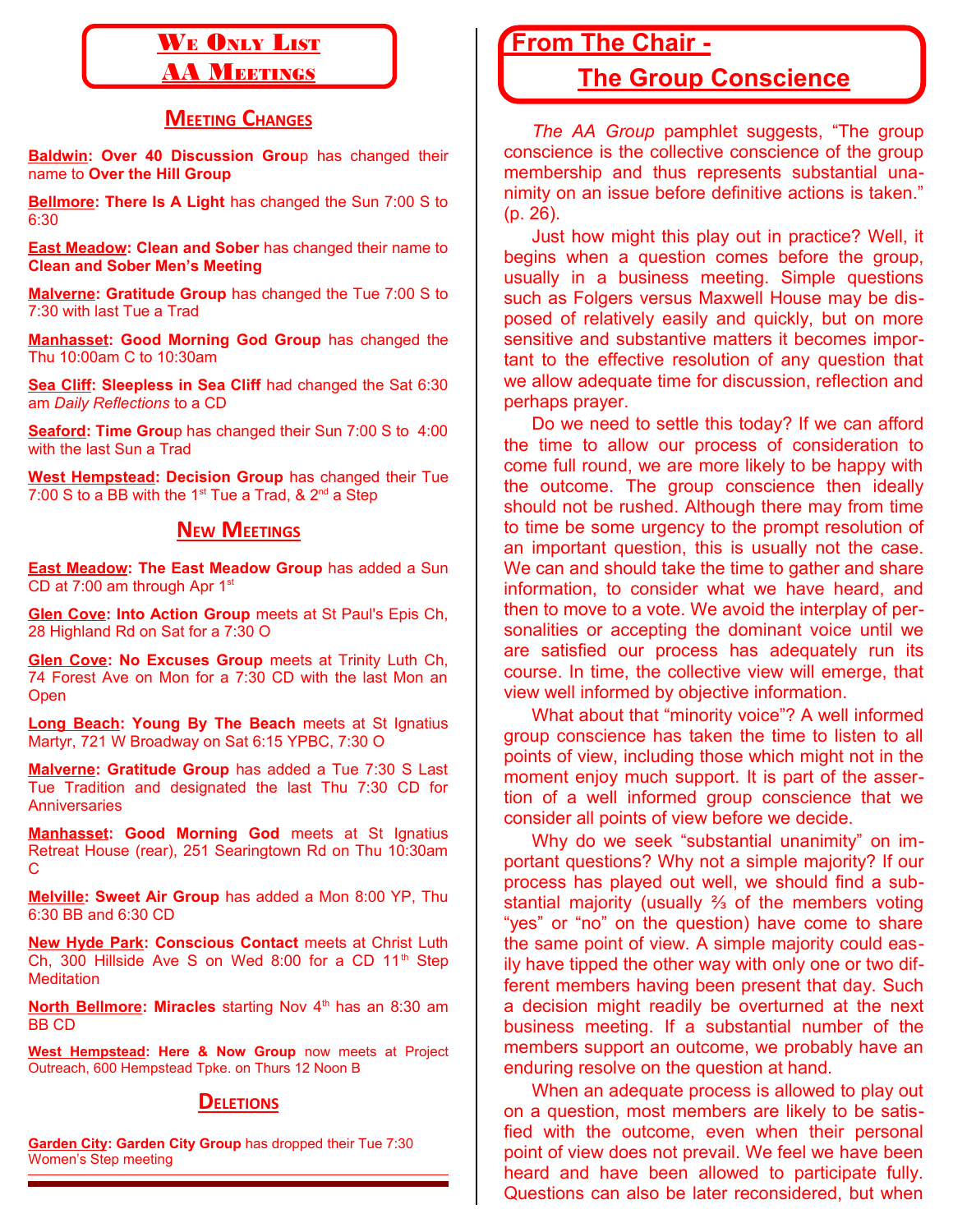a thoughtful deliberative process has been allowed, in the absence of new information, the question at hand is pretty much settled.

Interestingly, I recently fielded a complaint from a member about some decision taken by Intergroup. The complaint included the notice that the member would be removing our information on the matter from his group. Certainly we respect and support the right of individual members and groups to disagree with Intergroup. I wondered however if this member was reflecting his group's conscience on the matter or simply his own, and whether his group had a representative present when the matter had been discussed and decided at the Intergroup Reps meeting?

In other matters, we are in a period of transition bringing on board our new treasurer. We are however significantly behind in acknowledging group and individual contributions, probably back somewhere in November. All contributions will be individually acknowledged as in the past. Please be patient with us while we play catch up.

Upcoming events for Nassau Intergroup include NERAASA the first weekend in March, the Dinner Event at the Ariana Waterfall in West Hempstead on March 10, our quarterly Exchange Meeting March 17 at Nassau Community College, and our annual Share-A-Day on April 14 at St. Joseph's in Hewlett. Check our website (www.nassauny-aa.org) and this newsletter for more information.

Hope this is helpful.

NIAA Chairperson, chair@nassauny-aa(dot)org

## **From the First Vice Chair -**

**The Spirit of Cooperation**

On February  $7<sup>th</sup>$  I attended the Alison Board Meeting (Al-Anon Intergroup for LI). It reminded me of my early days with NIG.

Our Al-Anon friends are looking forward to take part in our Share-A-Day. I offer our friends any help we can give them. I will be at their next meeting in March.

I hope to see many of you at the next exchange on March 17<sup>th</sup> at Nassau Community College; we are looking for some feed back as to the new meeting location, keeping in mind that the steering committee asks for suggestions for meeting place in about 1 year. Remember that the rent is a lot less then what we were paying.

Yours In Service,

1st Vice Chair, 1stvice@nassauny-aa(dot)org

# **From the Editor -**

#### **The Home Group**

Traditionally, most AA members through the years have found it important to belong to one group which they call their "Home Group." This is the group where they accept service responsibilities and try to sustain friendships. And although all AA members are usually welcome at all groups and feels at home at any of these meetings, the concept of the "Home Group" has still remained the strongest bond between the AA member and the Fellowship.

With membership comes the right to vote upon issues that might affect the group and might also affect AA as a whole - a process that forms the very cornerstone of AA's service structure. As with all group-conscience matters, each AA member has one vote; and this, ideally, is voiced through the home group.

Over the years, the very essence of AA strength has remained with our home group, which, for many members, becomes our extended family. Once isolated by our drinking, we find in the home group a solid, continuing support system, friends and, very often, a sponsor. We also learn firsthand, through the group's workings, how to place "principles before personalities" in the interest of carrying the AA message.

Talking about her own group, a member says: "Part of my commitment is to show up at my home- \*group meetings, greet newcomers at the door, and be available to them—not only for them but for me. My fellow group members are the people who know me, listen to me, and steer me straight when I am off in left field. They give me their experience, strength, and AA love, enabling me to 'pass it on' to the alcoholic who still suffers."

There's a certain language used around AA rooms. I used to get really irritated by people saying "it's not like that today". Don't know why... I wasn't a very tolerant person when I first came in! If you hang around, you'll start using it too.

You will get out of your home group what you put into it.

In Love and Service, Newsletter Chair and Editor, newsletter@nassauny-aa(dot)org